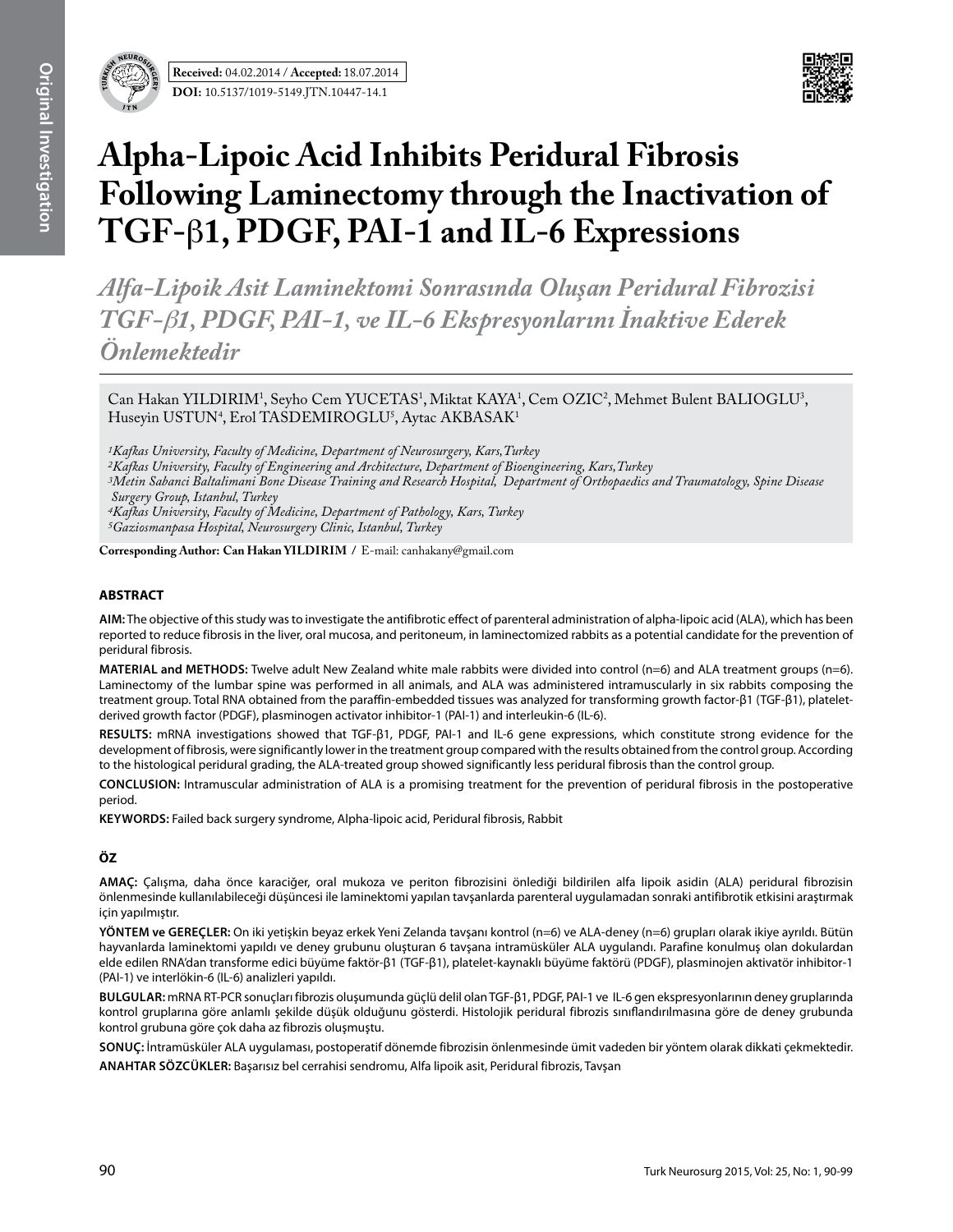# **Introduction**

Fibrosis is a natural healing process and defined by the overgrowth, hardening, and/or scarring of various tissues, and attributed to excess deposition of cellular matrix components including collagen. Epidural fibrosis is encountered after almost every lumbar spinal operation at a certain rate; its influence on the nerve structures during scar tissue development is very well known and it is a serious cause of the failed back surgery syndrome in up to 25 % of operative cases (50).

Numerous synthetic and natural materials such as, polytetrafiuoroethylene, free fat transplantation, proteinbased polymer, high-molecular weight hyaluronan, Oxiplex/ SP, DuraGen (52), antineoplastic agents (68), fibrinolytic agents (13), anti-inflammatory agents (21), and low-dose radiation (18) have been evaluated to prevent or reduce postoperative peridural scar formation in both animal and human studies.

The accumulation of extracellular matrix protein (ECM) is the key pathological feature of fibrosis. The ECM accumulation level is subject to balance between its synthesis and breakdown. In case of synthesis excess degradation, over accumulation of ECM cause to the development of fibrosis (17, 61).TGF-β plays a critical role in the development of hepatic fibrosis through its stimulating effect on matrix protein generation and its inhibitory effect on matrix protein removal (19, 34). Increment in TGF-β expression has been reported in bile duct-obstructed liver tissue; it has been also found that transcription of genes take part in ECM protein accretion rise (39, 67). Additionally, TGF-β stabilizes ECM proteins through stimulation of protease inhibitors such as PAI -1. To prevent hepatic fibrosis, TGF-β signaling has been employed in diverse therapeutic approaches (40). It is now widely accepted that reactive oxygen species (ROS) play a key role in hepatic fibrosis development by increasing ECM accumulation (6, 23). Several studies have revealed that an increase in ROS secondary to hepatic injury induces TGF-β synthesis that leads ECM-producing gene expression upregulation by Smad activity (27, 35). In addition, TGF-β increases cellular levels of ROS, and thus activates mitogen-activated protein (MAP) kinase pathways that induce redox-sensitive transcription factors AP1 and SP1 (25, 62). Furthermore, PDGF and TGF-β, two major fibrotic growth factors in liver fibrosis, are reported to signal in part through ROS (14,30,58,60).

PAI-1 is the main physiological inhibitor of the tissue and urokinase plasminogen activator and is considered to be the most important inhibitor of fibrinolysis (9, 38, 65). Evidence suggest that PAI-1 is also capable of causing the direct accumulation of ECM and indirectly inhibit matrix metalloproteinases (MMPs) (2, 12, 36). A study has suggested that PAI-1 plays a crucial role in the development of hepatic fibrosis (7). PAI-1 deficiency reduces liver injury and fibrogenesis secondary to experimental bile duct ligation (64, 65).Hu et al. reported that RNAi-mediated down regulation of PAI-1 had a hepatoprotective effecr and resulted in the significant regression of liver fibrogenesis in both bile duct ligation and chemical-induced hepatic fibrosis by increasing matrix degradation (22).

Chronic inflammation triggers an excessive accumulation of ECM components leading to formation of a permanent fibrotic scar. IL-6 acts as a proinflammatory cytokine, and we therefore considered that it may play a role in the development of fibrosis. Since it has been reported that ALA inhibits proinflamatory cytokine-induced vascular inflammation and ROS-induced endothelial injury (32), we decided to investigate the IL-6 levels in fibrotic tissues treated with ALA and realized that IL-6 levels were significantly low compared to the levels in untreated tissues. This is the first study investigating the IL-6 levels and the effects of ALA on these levels in fibrotic tissue.

Alpha-lipoic acid (ALA) inhibits liver fibrosis through its antioxidant activities and its ability to induce matrix metalloproteinase-13 (MMP-13) and to inhibit transforming growth TGF-β, PDGF, and PAI-1 (16). These findings suggest that ALA, which is a naturally occurring thiol antioxidant, may have a clinical application in preventing the development and progression of hepatic fibrosis (37). A protective effect of ALA on the development of oral submucous fibrosis (48) and postoperative peritoneal adhesions and fibrosis (43) has also been shown. Furthermore, a study performed in our institution showed that ALA applied topically to the peridural area after laminectomy reduced peridural fibrosis significantly in rabbits (26).

ALA and its reduced form, dihydrolipoic acid (DHLA), have gained considerable attention because of their roles as biologic thiol antioxidants, which are central to the antioxidant defense in the brain and other tissues. ALA, as a metabolic antioxidant, readily crosses the blood brain barrier and is accepted by human cells as a substrate, and is reduced to DHL A (docosahexaenoic acid) (51). Since hepatic fibrosis is the most widely investigated area and PDGF, TGF-β, PAI-1 are the factors have already been proven to cause hepatic fibrosis, we measured the expression of these molecules in peridural fibrosis in rabbits, and found parallel results. Intramuscular ALA-treatment revealed similar down-regulating effect on these substances as seen in hepatic fibrosis. This is the first detailed study investigating the antifibrotic effect of ALA in peridural fibrosis.

Chronic inflammation triggers an excessive accumulation of ECM components leading to formation of a permanent fibrotic scar. IL-6 acts as a proinflammatory cytokine, and, we considered that it may play a role in the development of fibrosis. Since it has been reported that ALA inhibits proinflammatory cytokine-induced vascular inflammation and ROS-induced endothelial injury (32), we decided to measure the IL-6 levels in fibrotic tissues treated with ALA, and we indeed found that IL-6 levels were significantly low compared with the levels in untreated tissues. Our study is also the first study investigating the IL-6 reducing effect of ALA in fibrotic tissue.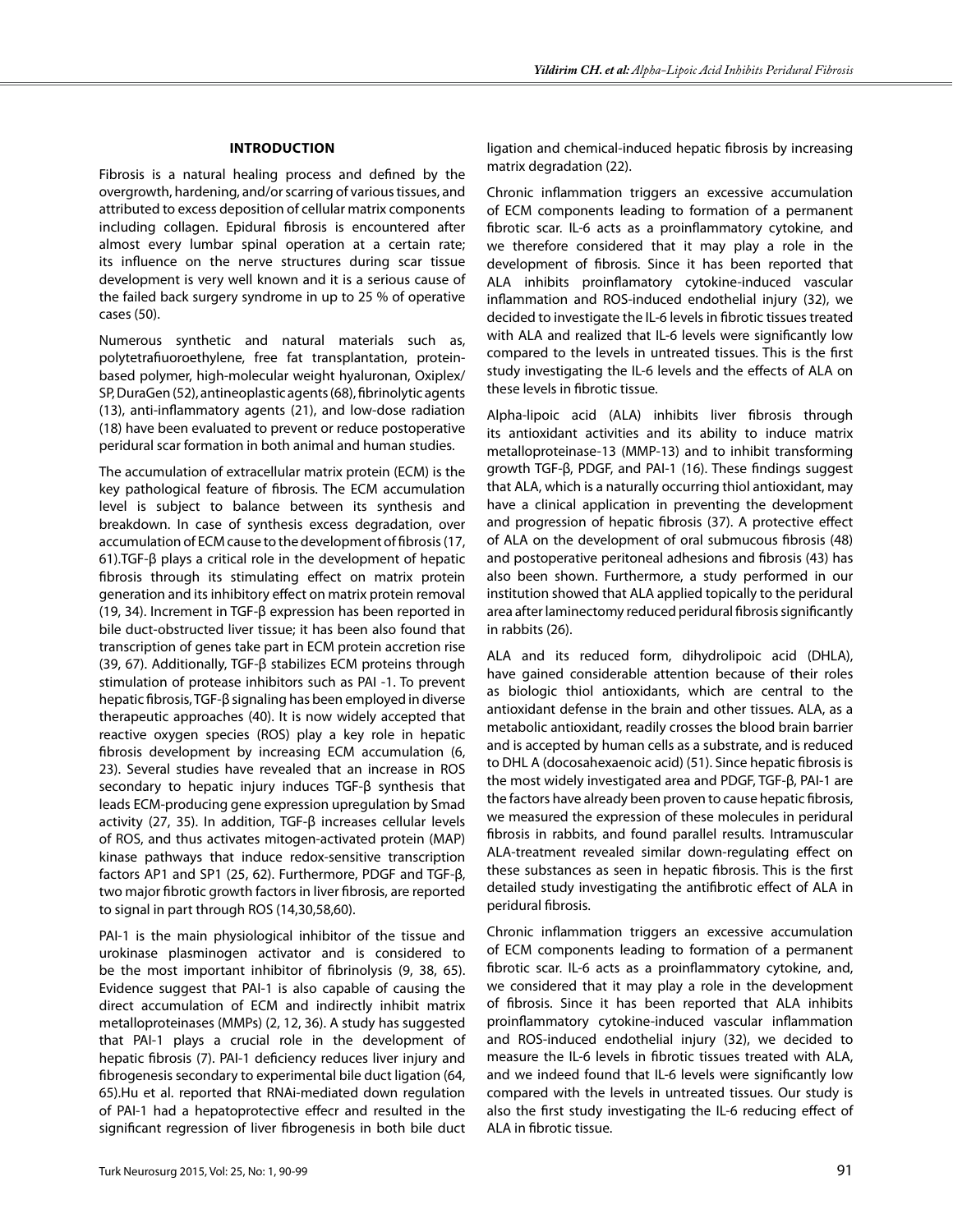The results of the studies mentioned above and the findings of our previous experiments suggest that topically-applied ALA prevents postoperative peridural fibrosis in vivo. The aim of this study was to investigate the efficacy and molecular basis of systemic application of ALA via intramuscular administration in preventing epidural scar tissue formation.

# **MATERIAL and METHODS**

#### *Experimental Design*

Twelve adult New Zealand white male rabbits weighting 3.5-4 kg were used in this study. The study was conducted at the Kafkas University, Faculty of Medicine, Laboratory for Experimental Animals with the approval of the local ethics commission. All animals received humane care as outlined in the "Guide for the care and use of laboratory animals" (41). The animals were deprived of food for 24 h before surgery, but were allowed free intake of water. The animals were randomly allocated in two groups. In group 1 (control group, n=6) only laminectomy was performed to the animals; in group 2 (ALA applied group, n=6) rabbits received 50 mg/kg/day ALA (Thioctacid 600 T, M EDA Hamburg, Germany) intramuscularly for fifteen days after the laminectomy. Preoperative or postoperative antibiotic prophylaxis was not applied to any group.

#### *Surgical Procedure*

Rabbits in the control and treatment groups were anesthetized via the intramuscular route by 60 mg/kg ketamine (Ketalar. Pfizer, Istanbul) and 9 mg/kg xylazine (Rompun. Bayer, Istanbul). An additional dose was administered for extending the anesthesia duration if required and this was at 20% of the original dose of medications mentioned above. Following anesthesia, the animals were stabilized on the operation table in the prone position. The lumbar region was shaved and cleaned with the antiseptic povidone iodine (Drogsan, Istanbul). The rectal temperature was recorded continuously and we elaborately strived to be keep it around 37°C during the whole surgical procedure. Following a 4-cm midline skin incision starting from the L5 level and going upwards, the lumbar fascia was opened bilaterally from the midline and bilateral subperiosteal dissection of paravertebral muscles was carried out. The L5 level was determined by palpation of the iliac wings. Following the removal of the spinous processes, L3 and L4 total laminectomy was performed with a one-mm Kerrison Rongeur under the operating microscope (Möller-Wedel, Wedel, Germany) at x10 magnification. The ligamentum flavum and epidural fat tissue were removed and the dura mater exposed, Following hemostasis, the operation field was irrigated and cleaned with physiological saline solution; the muscles, paravertebral fascia and skin were closed with 3/0 vicryl.

Six rabbits in the experiment group were treated with 50 mg/ kg/day ALA (Thioctacid 600 T, MEDA Hamburg, Germany) intramuscularly for fifteen days.

The rabbits were sacrificed at the 45th postoperative day (6th week) as described previously by others (13) with an overdose of ketamine (100 mg/kg). The paravertebral region was exposed and each vertebral column was resected in an en bloc fashion.

# *RT- PCR*

Total RNA was isolated from FFPE (Formalin-fixed paraffin embedded) tissues by using TRIzol reagent (1). TGFβ1, IL-6, PDGF, PAI-1and β-actin were used for RT-PCR. Total RNA was treated with RQ1 DNAse I (Promega). Reverse transcription (RT) was performed according to the manufacturer's (Fermentas) directions using 1 unit of MMLV reverse transcriptase with 5 μg of total RNA and oligo dT22 primer. PCR was performed with 1 μL of diluted cDNA (1:10) in a total volume of 25 μL using Taq DNA Polymerase enzyme for 27 cycles in the exponential range with primers (Table I) were used to confirm that equal amounts of total RNA were used for each time point in the reverse transcription.

# *Pathological Examination and Grading*

Vertebral column segments were fixed in 10 % buffered formalin overnight and decalcified with 5% hydrochloric acid solution for 48 h. Vertebral columns were sectioned in 4-mmthick slices horizontally. One section from uninvolved thoracic vertebrae acted as an internal control, and four consequent sections from the laminectomized vertebra (Figure 1) were taken and embedded in paraffin blocks separately. Routine hematoxylin-eosin (H&E) and Masson-Trichrome staining was performed on the 5-µm-thick sections of vertebrae.

Microscopical sections were evaluated blindly by the pathologist (H.U) in experimental groups using an Olympus BX5I microscope. Dural fibrosis was graded according to He et al. (21), as summarized in Table II. Sections were stained with myogenin (Biosb, CA, USA) for myofibroblast presentation.

#### *Statistics*

For the statistical analysis, a non-parametric test (Mann-Whitney U test) was used in order to compare two groups. Analyses were performed with SPSS for Windows (version 15.0.0; SPSS, Chicago, IL) using a personal computer.

**Table I:** The Primers Used in the Study

| $TGF\beta1$ | F; 5'ATGCCGCCCTCCGGGCTGCGG 3'<br>R; 5'TCAGCTGCACTTGCAGGAGCG 3'              |
|-------------|-----------------------------------------------------------------------------|
| PAI-1       | F; 5' ATGGAATTCCCGTGGAACAAGAAT GAGATCAG 3'<br>R: 5'TGAGCCATCATGGGCACAGAG 3' |
| <b>PDGF</b> | F; 5'CCTCATAGACCGCACCAA 3'<br>R; 5'CGCACAATCTCGATCTTTCT 3'                  |
| $II - 6$    | F; 5'TCCTGGAGACCATCAAGGAG 3'<br>R; 5'GGGTGGCTTCTTCATTCAAA 3'                |
| β-actin     | F; 5'TGATGACATCAAGAAGGTGGTGAAG 3'<br>R;5'TCCTTGGAGGCCATGTGGGCCAT3'          |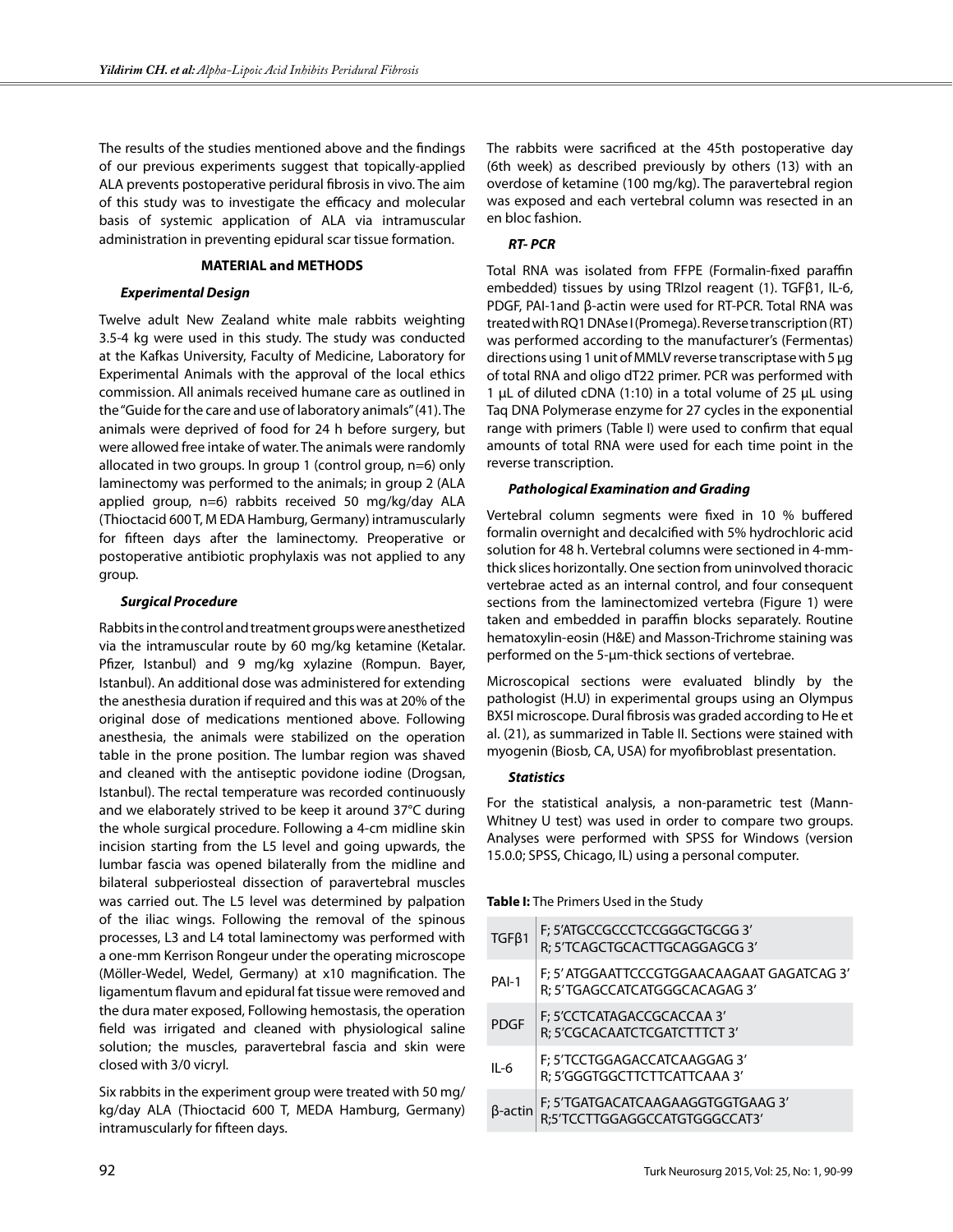#### **RESULTS**

In ALA-treated animals, over expression of the genes TGFβ1, PDGF, PAI-1 and IL-6 was additionally confirmed by RT-PCR (Figure 5). The mRNA expression levels of TGFβ1, PDGF, PAI-1 and IL-6 were investigated by using the RT-PCR method. In the mRNA levels of TGFβ1, PDGF, PAI-1 and IL-6 are shown in figure 5. The β-actin gene was used as control, and the level of β-actin transcript was equal at all time intervals (Figure 5). mRNA investigations showed that TGF-β1, PDGF, (PAI-1) and IL-6 gene expressions were significantly lower in the treatment group compared with the results obtained from the control group. Internal controls of both control and ALA groups were free of fibrosis (Figure 2a, b, C-grade 0). Animals treated with ALA produced significantly less peridural fibrosis (Figure 3 A, B-grade 1-2) than the control group (Figure 4 a, b-grade 3). Dense fibrosis, observed in the control group, was inhibited with the use of ALA (Table III). Myogenin immunohistochemical staining demonstrated increased myofibroblast staining in the control group. Staining was significantly less in the treatment groups.

#### **DISCUSSION**

When tissues and endothelial cells are damaged, they release inflammatory mediators that initiate the antifibrinolytic coagulation cascade (28) that triggers blood clot and provisional extracellular matrix (ECM) formation. Since platelets are exposed to ECM components, they trigger aggregation, clot formation and hemostasis. Degranulation of platelets also induces vasodilation and blood vessel permeability, while myofibroblasts (activated collagen secreting, α- smooth muscle actin+ (α-SMA+) fibroblasts] and epithelial and/or endothelial cells produce matrix metalloproteinases (MMPs), which disrupt the basement membrane, allowing inflammatory cells to be easily recruited to the site of injury. Growth factors, chemokines and cytokines, which stimulate the proliferation and recruitment of leukocytes across the provisional ECM are also produced.

#### **Table II:** Pathological Grading System

| Grade 0 | The dura is free of scar tissue                                                           |
|---------|-------------------------------------------------------------------------------------------|
| Grade 1 | Presence of only thin fibrous bands between<br>dura and scar tissue                       |
| Grade 2 | Continuous adherence between dura and scar<br>tissue involving <2/3 of laminectomy defect |
| Grade 3 | Scar tissue adherence $\geq$ 2/3 of laminectomy<br>defect and/or extended to nerve roots  |

Macrophages, and neutrophils, which eliminate tissue debris, dead cells and any invading organisms,respond early. Moreover, they produce cytokines and chemokines, which are mytogenic and chemotactic for endothelial cells, which begin to surround the injured site. They also help formation of new blood vessels since epithelial/endothelial cells migrate towards the centre of the wound. In the meantime, lymphocytes and other cells are activated and start to secrete including TGF  $β$ , IL-13 and PDGF (33, 45, 66). They then activate macrophages and fibroblasts. After activation of fibroblasts, they change into SMA-expressing myofibroblasts. Thus, they can migrate along the fibrin lattice into the wound. Subsequent to activation, myofibroblasts lead to wound contraction, the edges of the wound migrate towards the centre, and the wound-healing process is completed (45).

On the other hand, chronic inflammation and repair can trigger over deposition of ECM components. This accumulation results in the formation of a permanent fibrotic cicatrix. Collagen conversion and remodeling of ECM are regulated by diverse MMPs and their inhibitors including tissue inhibitors of metalloproteinases. Shifts occur in synthesis against the ECM catabolism regulate the net collagen increment or decrement in wound (44). If collagen production is more than its degradation in myofibroblats, fibrosis takes place. Thus, the total collagen amount increases in time.

Wound healing by fibrosis is a major medical problem in humans and animals, often resulting in loss of function, restriction of tissue movement and adverse psychological effects. Peridural fibrosis inevitably occurs after lumbar spinal operations but sometimes manifests as the sole reason for failed back surgery syndrome (15, 69). Although excessive scarring may cause tethering of neural elements and radicular symptoms, it also increases incidental durotomy rates during revision surgeries and can cause poorer outcomes (63). Fibrosis is defined as the overgrowth, hardening, and/or scarring of various tissues and attributed to excess deposition of extracellular matrix components, including collagen. The key cellular mediator of fibrosis is the myofibroblasts, which when activated serve as the primary collagen-producing cell (66), In the process of scar tissue development, a number of different inflammatory substances present initially.

Important regulators of fibrosis are cytokines (IL-13, IL-21, TGFβI), chemokines (MCP- I, MIP-1β), angiogenic factors (VEGF), growth factors (PDGF), peroxisome-proliferator-activated receptors (PPPARs), acute phase proteins (SAP), caspases, and components of the renin-angiotensin-aldosterone system (ANG II). These regulators, therefore, are considered as potential targets for antifibrotic therapy (5 ,31, 66). Overproduction

#### **Table III:** Comparison of Control and ALA Groups

| <b>Group</b> | <b>Mean Grade</b> | + SD | <b>Median Grade</b> |
|--------------|-------------------|------|---------------------|
| Control n=6  | 2.70              | 0.43 |                     |
| ALA $n=6$    | l.45              | 0.55 |                     |

*p=0.005.*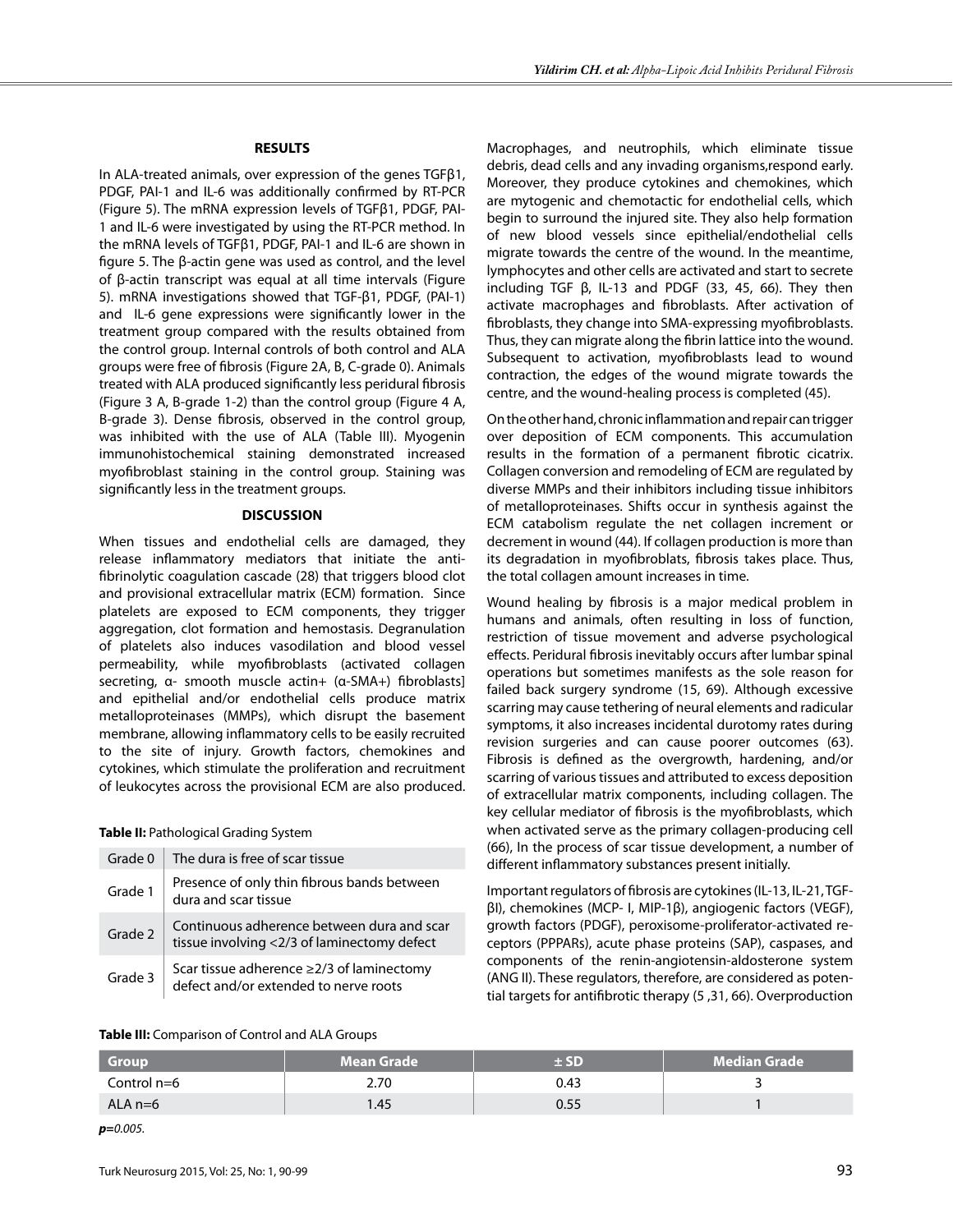of TGF-β1 and suppression of PGE2 and TGF-β3 are found in excessive wound scarring compared with normal wound healing (29, 56) stated that the migration of fibroblasts (derived from the erector spinae muscles) into the hematoma in the epidural space causes intensive scar formation and epidural fibrosis. The basic content of epidural fibrosis is collagen and produced by fibroblasts. Barbera et al. (4) reported that collagen was the main substance that was derived from spinal muscles and filled the laminectomy defect, and its quantity was also reported to be proportional with scar tissue.

Another factor causing inflammation in the laminectomy site, which in turn leads peridural fibrosis, is the phospholipase  $\mathsf{A}^{}_{\scriptscriptstyle{2}}$  cascade. After laminectomy or discectomy, daily activities of the patient cause traction of the dura and nerve roots. Therefore, phospholipase A2 is released and leads to chronic inflammation at the discectomy site (53). A study of human intervertebral disc material obtained from patients who underwent laminectomy and discectomy has shown that the nucleus pulposus contains extremely high levels of potentially inflammatory phospholipase A2 (53).

Further studies have revealed that phospholipase A2 triggers off the arachidonic cascade and produces inflammatory intermediates, such as prostaglandins, prostanoids, leukotrienes, platelet activated factor, and lysophospholipids in addition to exerting a direct inflammatory effect on cell membranes.



**Figure 1:** Sections taken from each vertebral column of animals.

Prostaglandins E1 and E2 and leukotriene B generation aggravate the inflammatory process (21, 24).

Taking into consideration of phospholipase A2 cascade, it might be postulated that the inflammatory process taking place in wounds after laminectomy or discectomy can be expected to be two-three folds of those in natural wound healing and consequently, more fibrotic tissue accumulation would be expected to occur. Robertson placed ultrafiltrate catheters in the epidural spaces of dogs that were subjected to both simple laminectomy and discectomy (50). The catheters collected cell-free serous fluid, which was then analyzed for levels of prostaglandin E2. The values were significantly higher at the discectomy and laminectomy sites



**Figure 2: A)** Control group-Internal control- grade 0- Original magnification x400-Panoramic-Masson-Trichrome. **B)** Control group, grade 0- Original magnification x400-Panoramic-Masson-Trichrome. **C)** Control group-grade 0- Original magnification x400-Panoramic-Masson-Trichrome.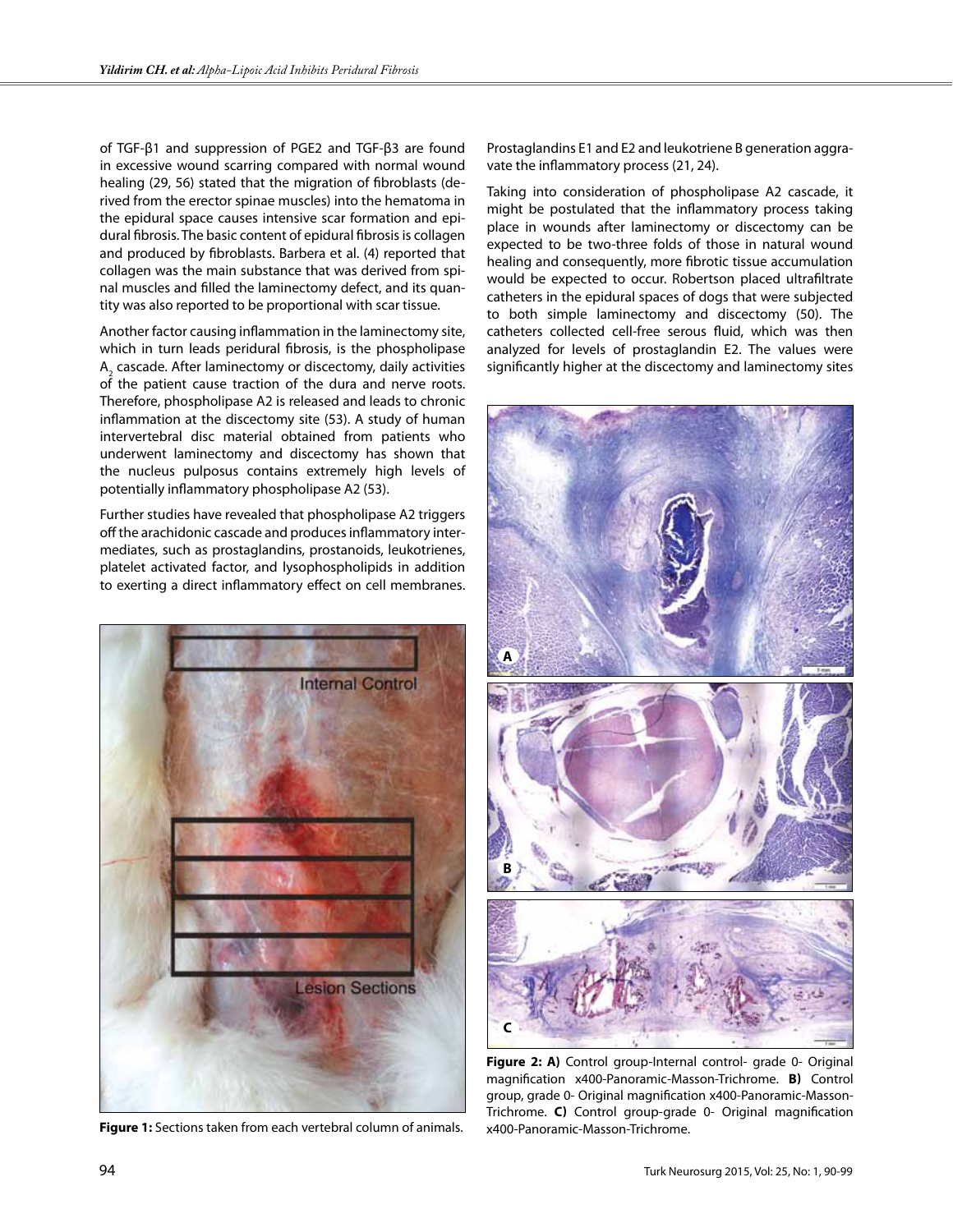compared to the subcutaneous site, which resembles normal wound healing.

Hereditary biological response or vascular tissues to hazardous agents including pathogens, damaged cells, or irritants leads to inflammation. Organism make an attempt to remove stimulation of injury, protect the surrounding tissue and



**Figure 3: A)** Grade-1-scar tissue, Original magnification x400- Panoramic-Masson-Trichrome. **B)** Grade-2-spinal canal, Original magnification x200- Masson-Trichrome.



**Figure 4: A)** Grade-3-scar tissue, Original magnification x400- Panoramic-Masson-Trichrome. **B)** Grade-3-spinal canal, Original magnification x200- Masson-Trichrome.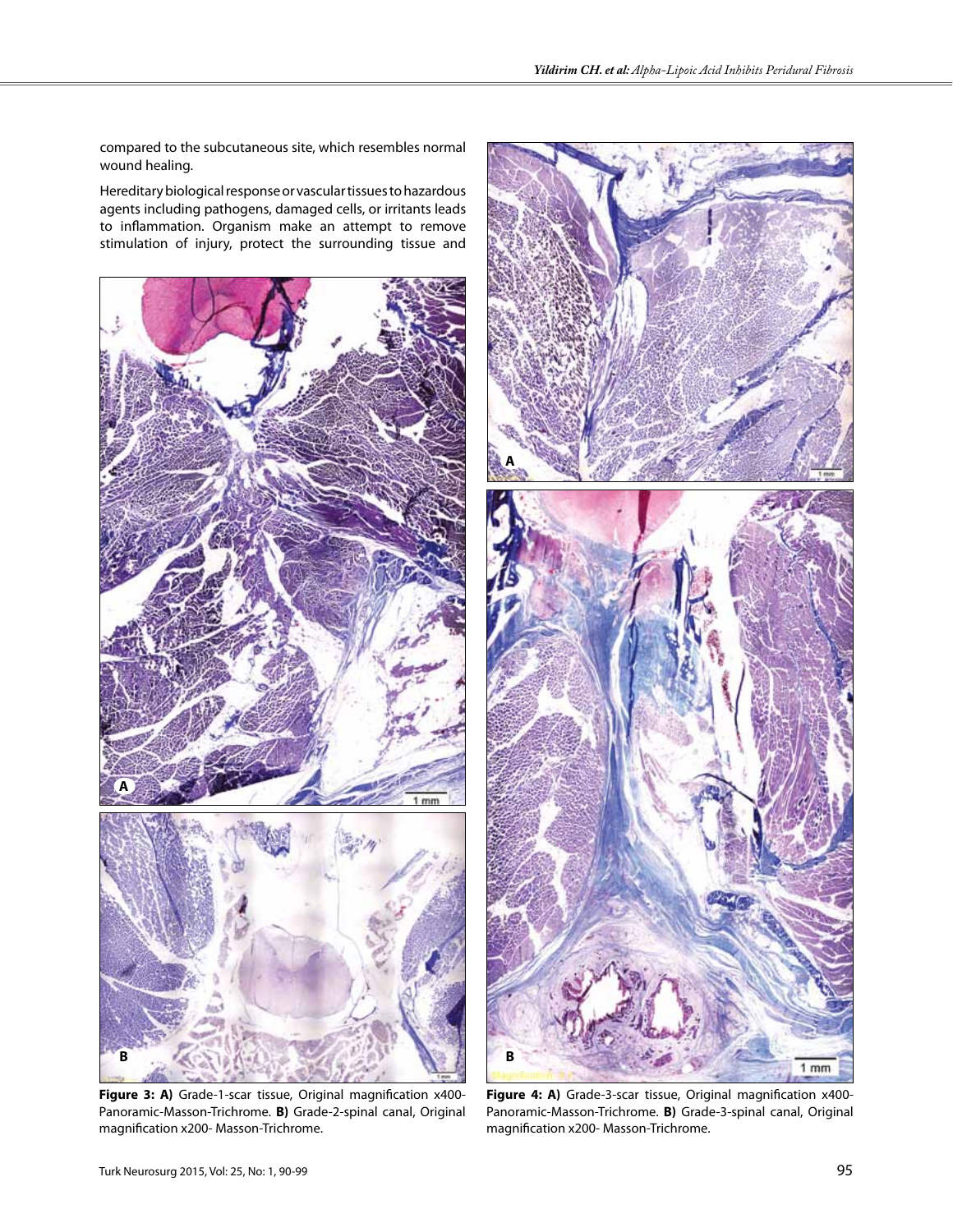

**Figure 5:** Agarose gel electrophoresis of the RT-PCR amplified fragment of TGFβ1, IL-6, PAI-1 and PDGF (A) and the amplified internal control (actin; B). After RT-PCR, cDNA products were analyzed with 1% agarose gel including ethidium bromide.

lead the healing process. In addition, chronic inflammation contributes to host disease such as atherosclerosis, asthma, and rheumatoid arthritis, including fibrosis. High oxidative stress levels play a key role in chronic inflammation (55). Although some studies have suggested that ongoing inflammation is needed to reverse established and progressive fibrosis (24), current treatment for fibrotic diseases such as idiopathic pulmonary fibrosis, liver cirrhosis, systemic sclerosis, progressive kidney disease and cardiovascular fibrosis typically target the inflammatory response. Oxidative stress-associated inflammation is thought to provoke early vascular events in atherogenesis, including the upregulation of vascular adhesion molecules and matrix metalloproteinase activity.

Inflammation is naturally oxidative, and medical approaches, studied on several inflammation models, therefore aim to moderate oxidative damage and the production of oxidants. In this context, the antioxidant properties of ALA have been studied in cytokine-induced inflammation (55).

ALA or 1, 2- dithiolane-3-pentanoic acid is a naturally occurring compound synthesized enzymatically in the mitochondrion from octanoic acid. Oxidized (ALA) and reduced forms (DHLA) generate a potent redox couple with a reduction potential of 0,32 V making DHLA a powerful naturally occurring antioxidant (3, 54). It is widely recognized to prevent diabetic polyneuropathies (70), scavenge free radicals (59), chelate metals (57), and restore intracellular glutathione levels (11). Current approaches aimed at treating fibrosis are primarily directed at inhibiting cytokines (TGF β1, IL-13), chemokines, specific MMPs, adhesion molecules, integrins and inducers of angiogenesis, such as VGF (49). There are also reports in recent years that ALA inhibits liver fibrosis through the attenuation of reactive oxygen species (ROS)-triggered signaling in hepatic stellate cells activated by PDGF and TGF-β (16, 29).

Considering the data accumulated until now, and results of studies on the attenuating effect of ALA in the development of fibrosis, we topically applied ALA on the exposed dura of rabbits after laminectomy was performed. We found that animals treated with ALA produced significantly less fibrosis compared to the control group (44). The results obtained from this study prompted us to investigate systemic application of ALA to discover whether it exerts similar results in preventing the development of fibrosis. Results obtained from intramuscular application of ALA were exactly identical as of the topical application. Deposition of fibrosis in ALA treated animals was significantly lesser comparing the control group animals. In the present study we demonstrated that ALA inhibited fibrosis and (PAI-1) expression in peridural fibrosis induced by laminectomy in rabbits. Ala decreased TGF-β-induced PAI-1 gene expression through the inhibition of TGF-β. Our present results also show that ALA suppresses the level of PDGF, a widely known fibrogenetic factor, in peridural fibrotic tissues.

To date, the anti-inflammatory properties of ALA have rarely been investigated in humans. One of the trials showed a 15% decrease in serum interleukin-6 levels following 4 weeks of ALA (300 mg/day) addition (42, 55). In our study, IL-6 measurements revealed that ALA suppresses this cytokine in peridural fibrosis. This is the first experiment revealing the suppressive effect of ALA on the IL-6 level in fibrosis. This finding may prove important to human health because IL-6 is a recognized marker of inflammation and also regulates the expression of other inflammatory cytokines such as interleukin-1 and TNF-α.

Reduced myogenin staining in ALA-treated tissues was another proof of ALA reducing peridural fibrosis as myofibroblasts are the key mediators of fibrosis.

# **CONCLUSIONS**

Many experimental and clinical studies have proved a beneficial effect of lipoic acid in diabetes, atherosclerosis, AIDS, ageing, neurodegenerative disorders, reperfusion injury and degenerative joint disorders (8). ALA could be used to prevent or reduce the peridural fibrosis especially in the early preoperative and postoperative periods. Furthermore, this scar-improving drug could have widespread benefits and prevent complications in neural tissues by facilitating neural reconnections in the central and peripheral nervous system through the elimination of glial scarring. However, the current body of evidence is too limited to be conclusive. Further work on safety in higher animal models and eventual clinical trials are required prior to making any conclusions regarding the potential utility of the drug in humans.

#### **REFERENCES**

1. Antica M, Paradzik M, Novak S, Dzebro S, Dominis M: Gene expression in formalin-fixed paraffin-embedded lymph nodes. J Immunol Methods 31(1-2):42-46, 2010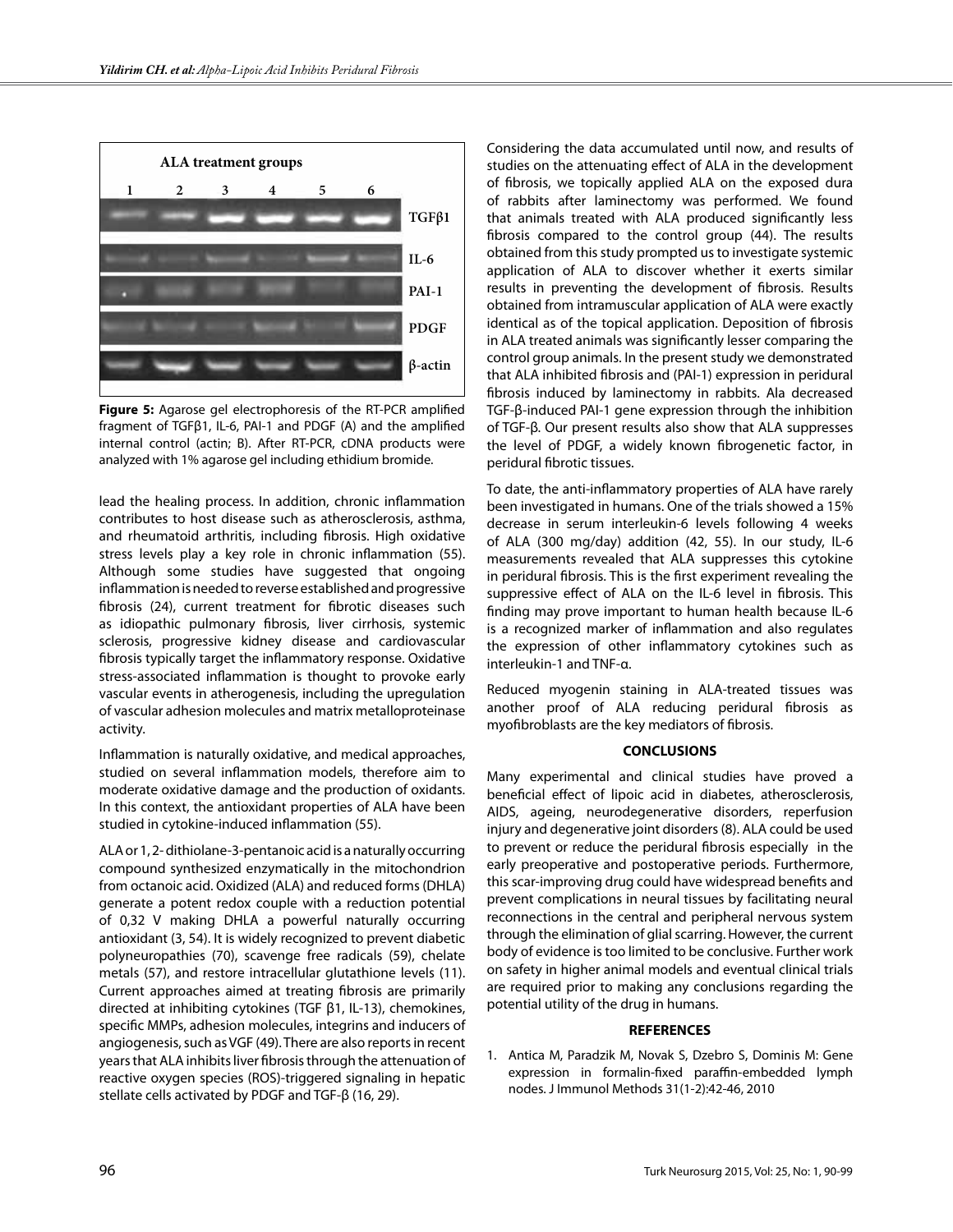- 2. Arthur MJ, Mann DA, Iredale JP: Tissue inhibitors of metalloproteinases, hepatic stellate cells and liver fibrosis. J Gastroenterol Hepatol 13:33–38,1998
- 3. Atukeren P, Aydin S, Uslu E, Gumustas MK, Cakatay U: Redox homeostasis of albumin in relation to alpha-lipoic acid and dihydrolipoic acid. Oxid Med Cell Longev 3(3): 206–213, 2010
- 4. Barbera J, Gonzales J, Esquerdo J, Broseta J, Barcai-Salorio JL: Prophylaxis of the laminectomy membrane. An experimental study in dogs. J Neurosurg 49(3):419-424, 1978
- 5. Barnes JL, Gorin Y: Myofibroblast differentiation during fibrosis: Role of NAD(P)H oxidases. Kidney Int 79(9):944-956, 2011
- 6. Baroni GS, Saccomanno S, Goor H, Jansen P, Benedetti A, Moshage H: Involvement of reactive oxygen species and nitric oxide radicals in activation and proliferation of rat hepatic stellate cells. Liver 21:1–12, 2001
- 7. Bergheim I, Guo L, Davis MA, Duveau I, Arteel GE: Critical role of plasminogen activator inhibitor-1 in cholestatic liver injury and fibrosis. J Pharmacol Exp Ther 316:592–600, 2006
- 8. Biliska A, Wlodek L: Lipoic acid-the drug of the future? Pharmacol Rep 57:570-577, 2005
- 9. Binder BR, Christ G, Gruber F, Grubic N, Hufnagl P, Krebs M, Mihaly J, Prager GW: Plasminogen activator inhibitor 1: physiological and pathophysiological roles. News Physiol Sci 17:56–61, 2002
- 10. Breitkopf K, Haas S, Wiercinska E, Singer MV, Dooley S: Anti-TGF-beta strategies for the treatment of chronic liver disease. Alcohol Clin Exp Res 29: 121–131,2005
- 11. Busse E, Zimmer G, Schopohl B, Kornhuber B: Influence of alpha-lipoic acid on Intracellular glutathione in vitro and in vivo. Arzneimittelforschung 42: 829-831, 1992
- 12. Carranza MPA, Díaz AM, Sánchez IY, Martínez OP, Sandoval JMH, Mercado MV, Hoyos SH, Abundis RM, Morris MF, Ortega JS, RizoVD: Liver fibrosis secondary to bile duct injury: Correlation of Smad7 with TGF-beta and extracellular matrix proteins. BMC Gastroenterol 31: 81, 2009
- 13. Ceviz A, Arslan A, Ak H, İnanoz S: The elffect of urokinase in preventing the formation of epidural fibrosis and/or leptomeningeal arachnoiditis. Surg Neurol 47:124-127, 1997
- 14. Finkel T: Oxygen radicals and signaling. Curr Opin Cell Biol 10: 248–253, 1998
- 15. Finnegan WJ, Fenlin JM, Marvel JP, Nardini RJ, Rothman RH: Results of surgical intervention in the symptomatic multiply operated back patient. J Bone Joint Surg (Am) 61: 1077-1082, 1979
- 16. Foo NP, Lin SH, Lee YH, Wu MJ, Wang YJ: A-Lipoie acid inhibits liver fibrosis through the attenuation of ROS-triggered signaling in hepatic stellate cells activated by PDGF and TGFbeta. Toxicology 282(2):39-46, 2011
- 17. Friedman SL: Molecular regulation of hepatic fibrosis, an integrated cellular response to tissue injury. J Biol Chem 275: 2247–2250, 2000
- 18. Gerszten PC, Moossy JJ, Bahri S, Kalend A, Martinez AJ: Inhibition of peridural fibrosis after hemilaminectomy using low-dose external beam radiation in a rat model. Neurosurgery 44(3): 597-602, 1999
- 19. Gressner AM, Weiskirchen R, Breitkopf K, Dooley S: Roles of TGF-beta in hepatic fibrosis. Front Biosci 7:793–807, 2002
- 20. Gordillo KR, Segovia J, Shibayama M, Tsutsumi V, Vergara P, Moreno MG, Muriel P: Curcumin prevents and reverses cirrhosis induced by bile duct obstruction or CCl4 in rats: Role of TGF-beta modulation and oxidative stress. Fundam Clin Pharmacol 22:417–427, 2008
- 21. He Y, Revel M, Loty B: A quantitative model of postlamineclomy scar formation. Effects of nonsteroidal anti-inflammatory drug. Spine 20(5):557-563, 1995
- 22. Hu PF, Chen H, Zhong W, Lin Y, Zhang X, Chen YX, Xie WF: Adenovirus-mediated transfer of siRNA against PAI-1 mRNA ameliorates hepatic fibrosis in rats. J Hepatol 51:102–113, 2009
- 23. Hui AY, Friedman SL: Molecular basis of hepatic fibrosis. Expert Rev Mol Med 5:1–23, 2003
- 24. Iredale JP: Models of liver fibrosis: Exploring the dynamic nature of inflammation and repair in a solid organ. J Clin Invest 117 (3): 539-548, 2007
- 25. Javelaud D, Mauviel A: Crosstalk mechanisms between the mitogen-activated protein kinase pathways and Smad signaling downstream of TGF-beta: Implications for carcinogenesis. Oncogene 24: 5742–5750, 2005
- 26. Kaya M, Yildirim CH, Kosemehmetoglu K, Huseyinoglu U, Erdogan H, Akbasak A, Tasdemiroglu E: Alpha-lipoic acid reduces fibrosis after laminectomy of lumbar vertebrae in rabbits. Acta Neurochir 154: 1241-1245, 2012
- 27. Kretzschmar M, Doody J, Timokhina I, Massagué J: A mechanism of repression of TGFbeta/Smad signaling by oncogenic. Ras Genes Dev 13: 804–816, 1999
- 28. Kumar V, Abbas AK, Fausto N: Tissue Renewal and Repair: Regeneration, Healing, and Fibrosis. In: Kumar V, Abbas AK, Fausto N (eds), Pathologic Basis of Disease. Philadelphia, PA: Elsevier Saunders 2008: 87-118
- 29. La Rocca H, Mancab I: The laminectomy membrane. Studies in its evolution, characteristics, effects and prophylaxis in dogs. J Bone Joint Surg 56B(3):545-550, 1974
- 30. Lander HM: An essential role for free radicals and derived species in signal transduction. FASEB J 11: 118–124, 1997
- 31. Leask A: Potential therapeutic targets for cardiac fibrosis: TGF beta, angiotensin, endothelin, CCN2 and PDGF partners in fibroblast activation. Circ Res 106(11): 1675-1680, 2011
- 32. Lee WJ, Lee, IK, Kim HS, Kim YM, Koh EH, Won JC, Han SM, Kim MS, Jo I, Oh GT, Park IS, Youn JH, Park SW, Lee KU, Park JY: Alpha-lipoic acid prevents endothelial dysfunction in obese rats via activation of AMPactivated protein kinase. Arterioscler Thromb Vasc Biol 25: 2488–2494, 2005
- 33. Li MO, Wan YY, Sanjabi S, Robertson AK, Flavell RA: Transforming growth factor-beta regulation of immune reponse. Annu Rev Immunol 24: 99-146] [Wynn TA (2003) IL 12 effector functions. Annu Rev Immnol 21: 425-456, 2006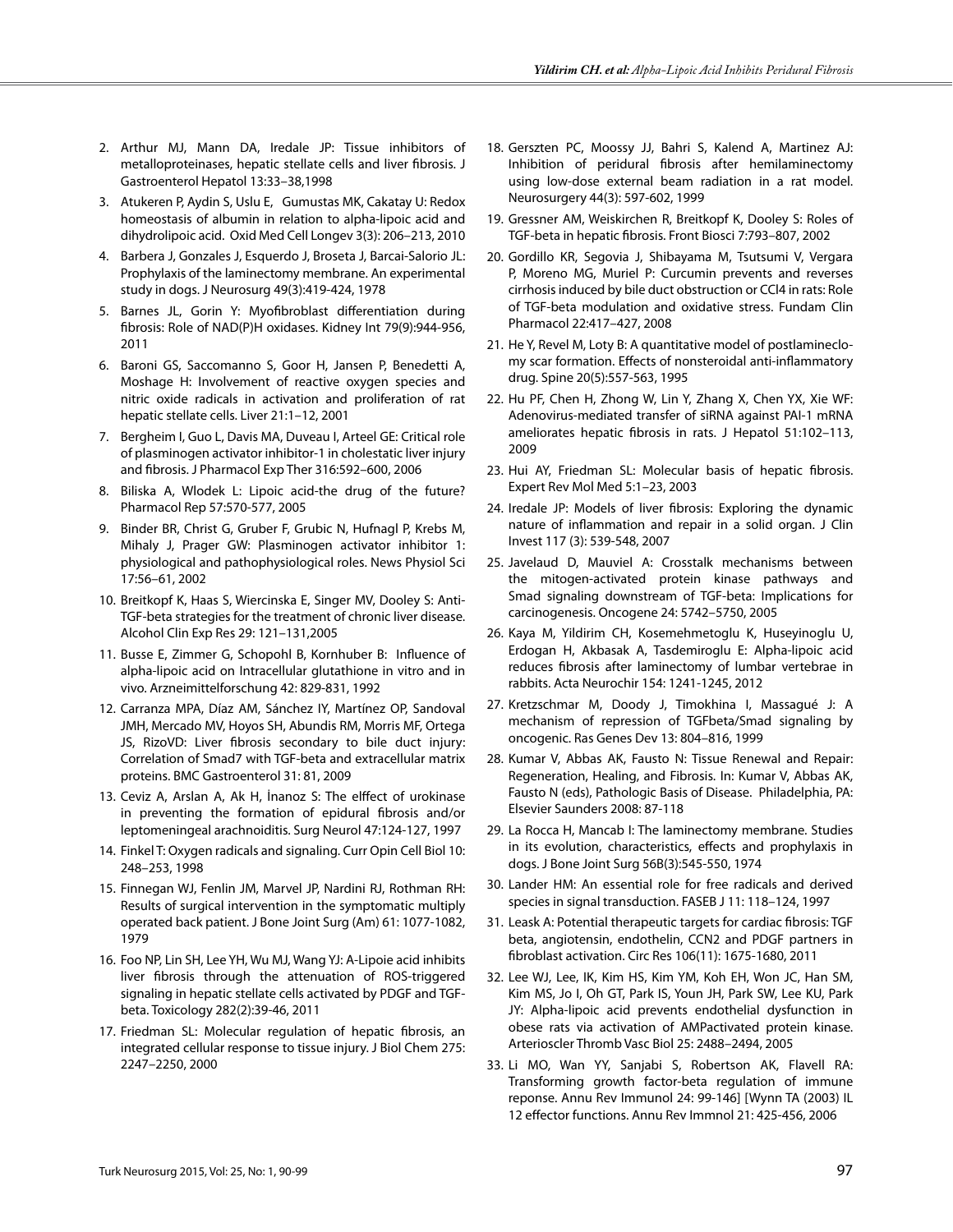- 34. Liu X, Hu H, Yin JQ: Therapeutic strategies against TGF-beta signaling pathway in hepatic fibrosis. Liver Int 26: 8–22, 2006
- 35. Massagué J, Wotton D: Transcriptional control by the TGFbeta/Smad signaling system. EMBO J 19: 1745–1754, 2000
- 36. McCrudden R, Iredale JP: Liver fibrosis, the hepatic stellate cell and tissue inhibitors of metalloproteinases. Histol Histopathol 15: 1159–1168, 2000
- 37. Min AK, Kim MK, Seo MY, Kim HS, Jang BK, Hwang JS, Choi HS, Lee KU, Park KG, Lee IK: Alpha-lipoic acid inhibits hepatic PA I-1 expression and fibrosis by inhibiting the TGF-beta signaling pathway. Biochem Biophys Res Commun 393(3):536-541, 2010
- 38. Nagamine Y: Transcriptional regulation of the plasminogen activator inhibitor type 1-with an emphasis on negative regulation. Thromb Haemost 100:1007–1013, 2008
- 39. Nakamura T, Sakata R, Ueno T, Sata M, Ueno H: Inhibition of transforming growth factor beta prevents progression of liver fibrosis and enhances hepatocyte regeneration in dimethylnitrosamine-treated rats. Hepatology 32: 247–255, 2000
- 40. Nakamura T, Ueno T, Sakamoto M, Sakata R, Torimura T, Hashimoto O, Ueno H, Sata M: Suppression of transforming growth factor-beta results in upregulation of transcription of regeneration factors after chronic liver injury. J Hepatol 41: 974–982, 2004
- 41. National Research Council: Guide for the care and use of laboratory animals. Washington DC: National Academy Press, 1996
- 42. Ola S, Mir MQ, Cheema FA, Khan-Merchant N, Menon RG, Parthasarathy S, Khan BV: Irbesartan and lipoic acid improve endothelial function and reduce markers of inflammation in the metabolic syndrome: Results of Irbesartan and Lipoic Acid in Endotelial Dysfunction (ISLAND) study. Circulation 111: 343-348, 2005
- 43. Özler M, Ersoz N, Ozerhan IH, Topal T, Oter S, Korkmaz A: The effects of alpha-lipoic acid in the prevention of peritoneal adhesions. Turk J Gastroenterol 22(2): 190-194, 2011
- 44. Pardo A, Selman M: Matrix metalloproteinases I aberrant fibrotic tissue remodeling. Proc Am Thorac Soc 3(4): 383-388, 2006
- 45. Parsons CJ, Takashima M, Rippe RA: Molecular mechanisms of hepatic fibrogenesis. J Gastroenterol Hepatol 22 Suppl 1: 79-84, 2007
- 46. Pateromichelakis S, Rood JP: Prostaglandin increases mechanically evoked potentials in the peripheral nerve. Experientia 37: 282-284, 1981
- 47. Rackham A, Ford-Hutchinson AW: Inflamation and pain sensitivity: Effects of leukotrienes  ${\sf D}_{\sf q}$ ,  ${\sf B}_{\sf q}$ , and prostaglandin  ${\sf E}_{\sf q}$ in the rat paw. Prostaglandins 25: 193-203, 1983
- 48. Rao PK: Efflicacy of alpha lipoic acid in adjunct with intralesional steroids and hyaluronidase in the management of oral submucous fibrosis. J Cancer Res Thcr 6(4):508-510, 2010
- 49. Rattner A, Nathans J: Macular degeneration: recent advances and therapeutic opportunities. Nat Rev Neuresci 7(11): 860-872, 2006
- 50. Robertson JT: Role of peridural fibrosis in the failed back: A review. Eur Spine J 5 (1): 2-6, 1996
- 51. Roy S, Packer L: Redox regulation of cell functions by alphalipoate: Biochemical and molecular aspects. Biofactors 8 (I 2): 17-21, 1998
- 52. Rönnberg K, Lind B, Zoega B, Gadeholt-Göthlin G, Halldin K, Gellerstedt M, Brisby H: Peridural scar and its relation to clinical outcome: A randomi/ed study on surgically treated lumbar disc herniation patients. Eur Spine J 17:1714-1720, 2008
- 53. Saal JS, Franson RC, Dobrow R, Saal JA, White AH, Goldthwaite N: High levels of inflammatory phospholipase A2activity in lumbar disc herniations. Spine 15: 674-678, 1990
- 54. Searls RL, Sanadi DR: Alpha Ketogluttaric dehydrogenase. 8. Isolation and some properties of a flavoprotein component. J Biol Chem 235: 2485-2491, 1960
- 55. Shay KP, Moreau RF, Smith E, Smith AR, Hagen TM: Alphalipoic acid as a dietary supplement: Molecular mechanisms and therapeutic potential Biochim Biophys Acta 1790(10): 1149–1160,2009
- 56. Su WH, Cheng MH, Lee WL, Tsou TS, Chang WH. Chen CS, Wang PH: Nonsteroidal anti-inflammatory drugs for wounds: Pain relief or excessive scar formation. Mediators Inflamm 2010: 413238, 2010
- 57. Suh JH, Moreau R, Heath SH, Hagen TM: Dietary supplementation with ®- alpha-lipoic acid reverses the agerelated accumulation of iron and depletion of antioxidants in the rat cerebral cortex. Redox Rep10: 52-60, 2005
- 58. Sundaresan M, Yu ZX, Ferrans VJ, Irani K, Finkel T: Requirement for generation of H2O2 for platelet-derived growth factor signal transduction. Science 270:296–299, 1995
- 59. Suzuki YJ, TsuchiyaM, Packer L: Thioctic acid and dihydrolipoic acid are novel antioxidants which interact with reactive oxygen species. Free Radic Res Commun 15: 225-263, 1991
- 60. Thannickal VJ, Day RM, Klinz SG, Bastien MC, Larios JM, Fanburg BL: Ras-dependent and -independent regulation of reactive oxygen species by mitogenic growth factors and TGF-beta1. FASEB J 14: 1741–1748, 2000
- 61. Vaillant B, Chiaramonte MG, Cheever AW, Soloway PD, Wynn TA: Regulation of hepatic fibrosis and extracellular matrix genes by the th response: new insight into the role of tissue inhibitors of matrix metalloproteinases. J Immunol 167:7017– 7026, 2001
- 62. Vayalil PK, Iles KE, Choi J, Yi AK, Postlethwait EM, Liu RM: Glutathione suppresses TGF-beta-induced PAI-1 expression by inhibiting p38 and JNK MAPK and the binding of AP-1, SP-1, and Smad to the PAI-1 promoter. Am J Physiol Lung Cell Mol Physiol 293:1281–1292, 2007
- 63. Villavicencio AT, Nelson EL, Bumeikiene S, Arends G: Surgical treatment strategies for the previously operated lumbar spine. Contemp Spine Surg I3(l): 2-7, 2012
- 64. Wang H, Zhang Y, Heuckeroth RO: Tissue-type plasminogen activator deficiency exacerbates cholestatic liver injury in mice. Hepatology 45:1527–1537, 2007